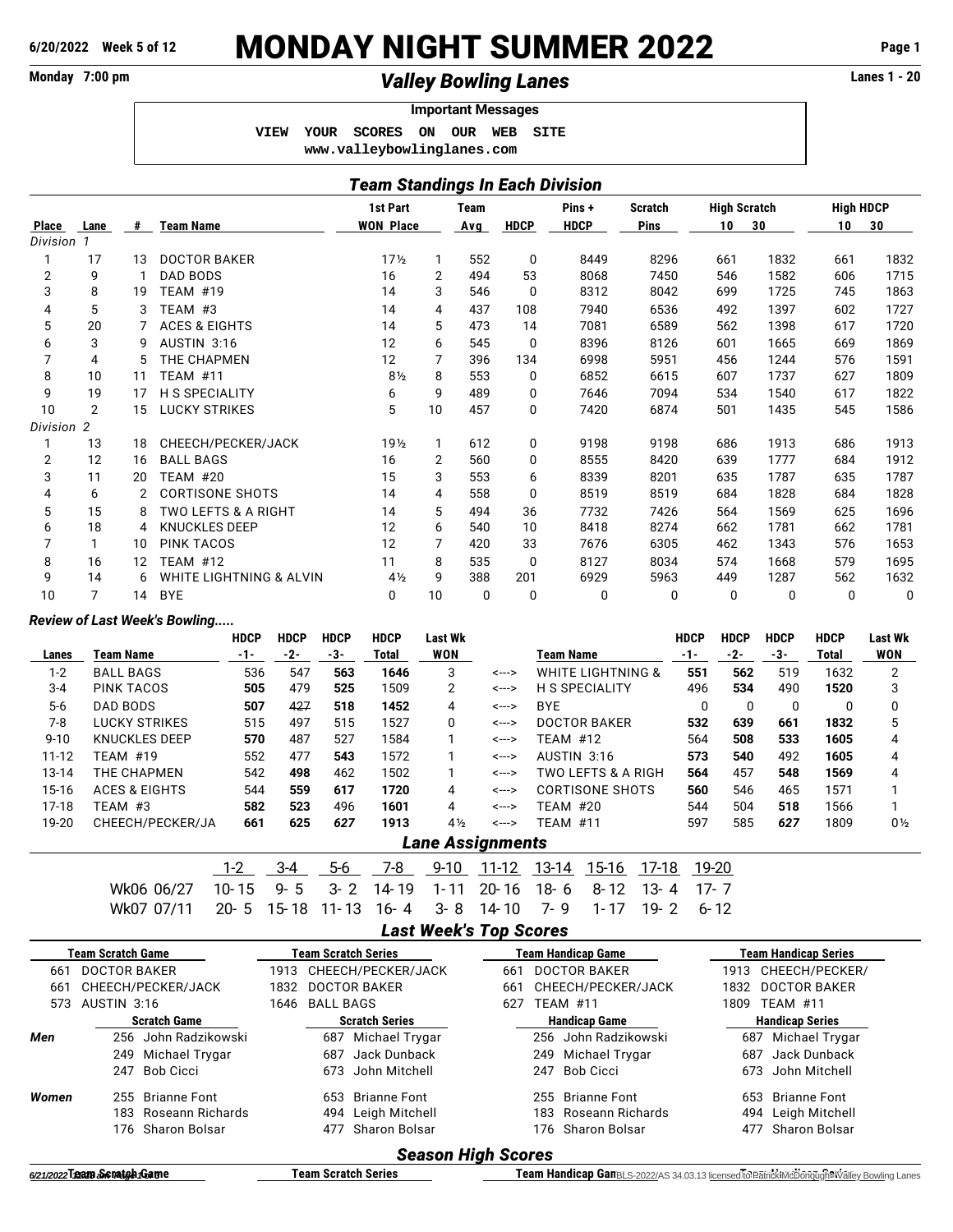# **6/20/2022 Week 5 of 12** MONDAY NIGHT SUMMER 2022 **Page 2**

## **Monday 7:00 pm** Lanes 1 - 20

| <b>Team Scratch Game</b>     |                                           |            |                         | <b>Team Scratch Series</b>                    |                                              | <b>Team Handicap Game</b> |              |                        |             |            |                     | <b>Team Handicap Series</b> |              |             |  |
|------------------------------|-------------------------------------------|------------|-------------------------|-----------------------------------------------|----------------------------------------------|---------------------------|--------------|------------------------|-------------|------------|---------------------|-----------------------------|--------------|-------------|--|
| 699 TEAM #19                 |                                           |            | 1913 CHEECH/PECKER/JACK |                                               |                                              |                           | 745 TEAM #19 |                        |             |            | 1913 CHEECH/PECKER/ |                             |              |             |  |
| 686                          | CHEECH/PECKER/JACK                        | 1832       |                         | <b>DOCTOR BAKER</b>                           |                                              | 686                       |              | CHEECH/PECKER/JACK     |             | 1912       | <b>BALL BAGS</b>    |                             |              |             |  |
| 684                          | <b>CORTISONE SHOTS</b>                    | 1828       |                         | <b>CORTISONE SHOTS</b>                        |                                              | 684                       |              | <b>CORTISONE SHOTS</b> |             | 1869       | AUSTIN 3:16         |                             |              |             |  |
|                              |                                           |            |                         |                                               |                                              |                           |              | 684 BALL BAGS          |             |            |                     |                             |              |             |  |
|                              | <b>Scratch Game</b>                       |            |                         | <b>Scratch Series</b>                         |                                              |                           |              | <b>Handicap Game</b>   |             |            |                     | <b>Handicap Series</b>      |              |             |  |
| Men                          | 299 Trevor Payne                          |            |                         | 730 John Mitchell                             |                                              |                           |              | 299 Trevor Payne       |             |            |                     | 730 John Mitchell           |              |             |  |
|                              | 289<br>John Mitchell                      |            |                         | 725 Trevor Payne                              |                                              |                           | 289          | John Mitchell          |             |            |                     | 725 Trevor Payne            |              |             |  |
|                              | 287<br><b>Bryan Chase</b>                 |            | 687                     | Michael Trygar                                |                                              |                           | 287          | <b>Bryan Chase</b>     |             |            | 687                 | Michael Trygar              |              |             |  |
|                              |                                           |            | 687                     | Jack Dunback                                  |                                              |                           |              |                        |             |            | 687                 | Jack Dunback                |              |             |  |
| Women                        | <b>Brianne Font</b><br>279                |            |                         | 653 Brianne Font                              |                                              |                           | 279          | <b>Brianne Font</b>    |             |            |                     | 653 Brianne Font            |              |             |  |
|                              | 212<br>Raquel Boehmer                     |            | 587                     | Leigh Mitchell                                |                                              |                           |              | 212 Raquel Boehmer     |             |            |                     | 587 Leigh Mitchell          |              |             |  |
|                              | 210<br>Leigh Mitchell                     |            |                         | 535 Raquel Boehmer                            |                                              |                           |              | 210 Leigh Mitchell     |             |            | 535                 | Raquel Boehmer              |              |             |  |
|                              |                                           |            |                         |                                               |                                              |                           |              |                        |             |            |                     |                             |              |             |  |
| Men                          | John Mitchell<br>233.33                   |            |                         | Individual High Averages<br>216.67 Ken Lillie |                                              |                           |              |                        |             | 215.27     | <b>Trevor Payne</b> |                             |              |             |  |
|                              | 200.00                                    |            |                         |                                               |                                              |                           |              |                        |             | 162.13     |                     |                             |              |             |  |
| Women                        | <b>Brianne Font</b>                       |            |                         |                                               | 175.33 Leigh Mitchell<br><b>Team Rosters</b> |                           |              |                        |             |            | Raquel Boehmer      |                             |              |             |  |
|                              |                                           |            |                         |                                               |                                              |                           |              |                        |             |            |                     |                             |              |             |  |
|                              |                                           |            | <b>Avg HDCP</b>         |                                               |                                              | High                      | High         | <b>HDCP</b>            | <b>HDCP</b> |            |                     |                             |              | <b>HDCP</b> |  |
| Name<br>1 - DAD BODS         | Avg=494                                   |            |                         | Pins Gms                                      |                                              | Game                      | Sers         | Game                   | Sers        | $-1-$      | -2-                 | -3-                         | <b>Total</b> | Total       |  |
| Mike Balinas                 |                                           | 168        |                         | 0<br>2026                                     | 12                                           | 214                       | 546          | 214                    | 546         | 194        | 104                 | 179                         | 477          | 477         |  |
| Jack Caufield                |                                           | 161        |                         | 0<br>2429                                     | 15                                           | 217                       | 514          | 217                    | 514         | 141        | 154                 | 188                         | 483          | 483         |  |
| <b>Bobby Noones</b>          |                                           | 165        |                         | 2479<br>0                                     | 15                                           | 252                       | 581          | 252                    | 581         | 172        | 169                 | 151                         | 492          | 492         |  |
|                              | 2 - CORTISONE SHOTS Avg=558               |            |                         |                                               |                                              |                           |              |                        |             |            |                     |                             |              |             |  |
| <b>Trevor Payne</b>          |                                           | 215        |                         | 0<br>3229                                     | 15                                           | 299                       | 725          | 299                    | 725         | 223        | 196                 | 161                         | 580          | 580         |  |
| <b>Chastity Black</b>        |                                           | 131        |                         | 789<br>0                                      | 6                                            | 190                       | 422          | 190                    | 422         | 133        | 130                 | 104                         | 367          | 367         |  |
| <b>Bryan Chase</b>           |                                           | 212        |                         | 3181<br>0                                     | 15                                           | 287                       | 667          | 287                    | 667         | 204        | 220                 | 200                         | 624          | 624         |  |
|                              | 3 - TEAM #3 $Avg=437$                     |            |                         |                                               |                                              |                           |              |                        |             |            |                     |                             |              |             |  |
|                              | Roseann Richards                          | 132        |                         | 0<br>1585                                     | 12                                           | 183                       | 436          | 183                    | 436         | 147        | 183                 | 106                         | 436          | 436         |  |
|                              | Meghan Radzelovage                        | 139        |                         | 0<br>2087                                     | 15                                           | 182                       | 470          | 182                    | 470         | 173        | 114                 | 114                         | 401          | 401         |  |
| Joseph Lyman                 |                                           | 166        |                         | 2501<br>0                                     | 15                                           | 201                       | 548          | 201                    | 548         | 152        | 116                 | 166                         | 434          | 434         |  |
|                              | <b>4 - KNUCKLES DEEP</b><br>Avg= $540$    |            |                         |                                               |                                              |                           |              |                        |             |            |                     |                             |              |             |  |
| Kristin Ricciardi            |                                           | 160        |                         | 0<br>1925                                     | 12                                           | 180                       | 507          | 180                    | 507         | 155        | 153                 | 156                         | 464          | 464         |  |
|                              | Gary Lodomirak, Sr                        | 183        |                         | 0<br>2747                                     | 15                                           | 267                       | 629          | 267                    | 629         | 198        | 142                 | 183                         | 523          | 523         |  |
|                              | Brandon Ricciardi                         | 197        |                         | 0<br>2960                                     | 15                                           | 237                       | 639          | 237                    | 639         | 217        | 192                 | 188                         | 597          | 597         |  |
|                              | <b>5 - THE CHAPMEN</b><br>Avg=396         |            |                         |                                               |                                              |                           |              |                        |             |            |                     |                             |              |             |  |
| <b>Robert Troy</b>           |                                           | 93         |                         | 0<br>1397                                     | 15                                           | 150                       | 362          | 150                    | 362         | 104        | 81                  | 96                          | 281          | 281         |  |
| Ryan Dubiac                  |                                           | 121        |                         | 0<br>1822                                     | 15                                           | 190                       | 422          | 190                    | 422         | 154        | 111                 | 113                         | 378          | 378         |  |
| <b>Matt Tomaine</b>          |                                           | 182        |                         | 0<br>2732                                     | 15                                           | 255                       | 603          | 255                    | 603         | 198        | 220                 | 167                         | 585          | 585         |  |
|                              | 6 - WHITE LIGHTNING & ALVIN<br>Avg= $388$ |            |                         |                                               |                                              |                           |              |                        |             |            |                     |                             |              |             |  |
| Philip Hoffman               |                                           | 121        |                         | 0<br>1819                                     | 15                                           | 165                       | 397          | 165                    | 397         | 147        | 123                 | 85                          | 355          | 355         |  |
| <b>Kerry Connors</b>         |                                           | 147        |                         | 0<br>1767                                     | 12                                           | 170                       | 486          | 170                    | 486         |            |                     |                             | 0            | 0           |  |
| Alvin Soriano                |                                           | 120        |                         | 1810<br>0                                     | 15                                           | 158                       | 382          | 158                    | 382         | 144        | 119                 | 102                         | 365          | 365         |  |
|                              | 7 - ACES & EIGHTS Avg=473                 |            |                         |                                               |                                              |                           |              |                        |             |            |                     |                             |              |             |  |
| <b>Stan Booths</b>           |                                           | 143        |                         | 0<br>2150                                     | 15                                           | 217                       | 470          | 217                    | 470         | 123        | 122                 | 157                         | 402          | 402         |  |
| Sam Savage                   |                                           | bk155      |                         | 0<br>0                                        | 0                                            | 0                         | 0            |                        |             |            |                     |                             | 0            | 0           |  |
| Paul Thomas                  |                                           | 175        |                         | 0<br>2629                                     | 15                                           | 224                       | 588          | 224                    | 588         | 168        | 196                 | 224                         | 588          | 588         |  |
|                              | 8 - TWO LEFTS & A RIGHT Avg=494           |            |                         |                                               |                                              |                           |              |                        |             |            |                     |                             |              |             |  |
| Joe Bolsar                   |                                           | 160        |                         | 0<br>2403                                     | 15                                           | 215                       | 560          | 215                    | 560         | 215        | 140                 | 205                         | 560          | 560         |  |
| <b>Steve Pesarcik</b>        |                                           | 156        |                         | 0<br>2353                                     | 15                                           | 203                       | 523          | 203                    | 523         | 197        | 105                 | 138                         | 440          | 440         |  |
| John Yablonsky               |                                           | 178        |                         | 0<br>2670                                     | 15                                           | 244                       | 596          | 244                    | 596         | 152        | 212                 | 205                         | 569          | 569         |  |
|                              | <b>9 - AUSTIN 3:16</b><br>Avg= $545$      |            |                         |                                               |                                              |                           |              |                        |             |            |                     |                             |              |             |  |
| Mike Monaghan<br>Al Parsalls |                                           | 168<br>197 |                         | 0<br>2531<br>0<br>2367                        | 15<br>12                                     | 225<br>256                | 573<br>673   | 225<br>256             | 573<br>673  | 152<br>194 | 131<br>192          | 161<br>173                  | 444<br>559   | 444<br>559  |  |
| Tim Bolsar                   |                                           | 180        |                         | 2700<br>0                                     | 15                                           | 247                       | 602          | 247                    | 602         | 227        | 217                 | 158                         | 602          | 602         |  |
|                              | <b>10 - PINK TACOS</b><br>Avg= $420$      |            |                         |                                               |                                              |                           |              |                        |             |            |                     |                             |              |             |  |
| Sharon Bolsar                |                                           | 150        |                         | 0<br>2253                                     | 15                                           | 176                       | 477          | 176                    | 477         | 157        | 144                 | 176                         | 477          | 477         |  |
|                              | Melissa Weissman                          | 138        |                         | 0<br>2072                                     | 15                                           | 165                       | 463          | 165                    | 463         | 126        | 139                 | 159                         | 424          | 424         |  |
| Brad Weissman                |                                           | 132        |                         | 0<br>1855                                     | 14                                           | 159                       | 427          | 159                    | 427         | 159        | 133                 | 127                         | 419          | 419         |  |